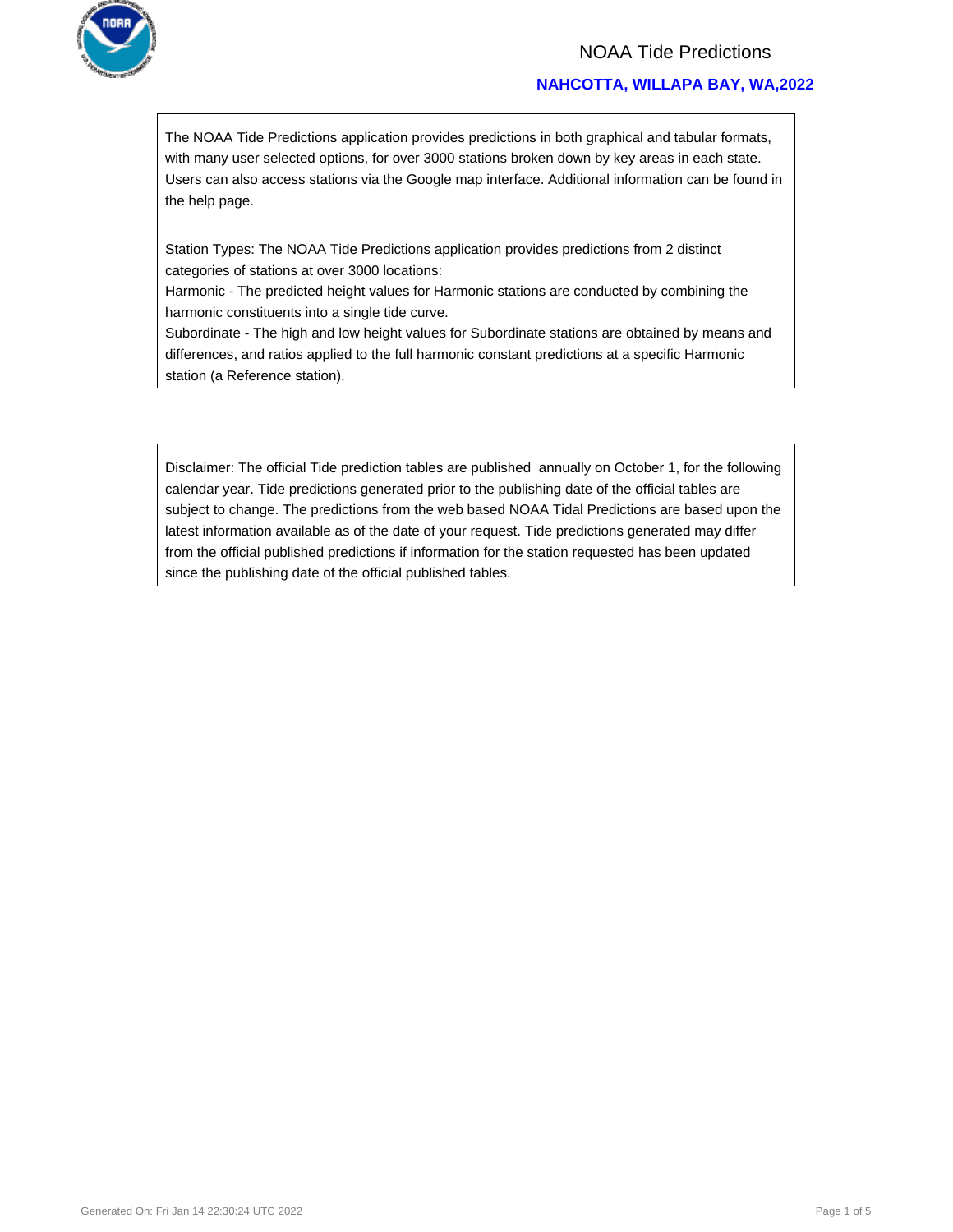

### **NOAA Tide Predictions**

## **NAHCOTTA, WILLAPA BAY, WA,2022 ( 46 30.1N / 124 01.4W )**

**Times and Heights of High and Low Waters**

|                |                                                                            |        | January                          |   |                                                                            |     |                                       |                | February                                                                  |        |                               |   |                                                                            |                     |                                  |                     | March                                                                    |                   |                                 |                                          |                                               |           |                             |  |
|----------------|----------------------------------------------------------------------------|--------|----------------------------------|---|----------------------------------------------------------------------------|-----|---------------------------------------|----------------|---------------------------------------------------------------------------|--------|-------------------------------|---|----------------------------------------------------------------------------|---------------------|----------------------------------|---------------------|--------------------------------------------------------------------------|-------------------|---------------------------------|------------------------------------------|-----------------------------------------------|-----------|-----------------------------|--|
|                | Time                                                                       | Height |                                  |   | Time                                                                       |     | Height                                |                | Time                                                                      | Height |                               |   | Time                                                                       |                     | Height                           |                     | Time                                                                     |                   | Height                          |                                          | Time                                          | Height    |                             |  |
| 1              | h m<br>12:28 AM 9.0<br>05:34 AM 4.0<br>Sa 11:32 AM 12.6<br>06:44 PM -1.7   | ft     | cm<br>274<br>122<br>384<br>$-52$ |   | h m<br>1601:15 AM 8.6<br>06:14 AM 4.6<br>Su 12:04 PM 10.9<br>07:11 PM -0.2 | ft  | cm<br>262<br>140<br>332<br>-6         | 1<br>$\bullet$ | h m<br>01:55 AM 9.8<br>07:17 AM 3.2<br>Tu 01:11 PM 12.2<br>08:05 PM -1.7  | ft     | cm<br>299<br>98<br>372<br>-52 |   | h m<br>1601:52 AM 9.1<br>07:18 AM<br>W 01:09 PM 10.8<br>$\circ$ 07:54 PM   | ft<br>3.3<br>$-0.4$ | cm<br>277<br>101<br>329<br>$-12$ | 1                   | h m<br>12:51 AM 9.4<br>06:21 AM 2.8<br>Tu 12:16 PM 11.3<br>07:02 PM -1.1 | ft                | cm<br>287<br>85<br>344<br>$-34$ | h m<br>1601:40 AM 8.8<br>W 01:12 PM 10.1 | 07:17 AM<br>07:47 PM 0.0                      | ft<br>2.8 | cm<br>268<br>85<br>308<br>0 |  |
| 2<br>$\bullet$ | 01:21 AM 9.4<br>06:30 AM 3.9<br>Su 12:24 PM 12.8<br>07:33 PM -2.1          |        | 287<br>119<br>390<br>-64         |   | 17 01:50 AM 8.8<br>06:55 AM 4.4<br>M 12:43 PM 11.0<br>○ 07:46 PM -0.4      |     | 268<br>134<br>335<br>$-12$            | 2<br>W         | 02:36 AM 10.1<br>08:07 AM 2.7<br>02:00 PM 11.9<br>08:46 PM -1.4           |        | 308<br>82<br>363<br>-43       |   | 1702:21 AM 9.4<br>07:56 AM 2.8<br>Th 01:48 PM 10.8<br>08:26 PM -0.4        |                     | 287<br>85<br>329<br>$-12$        | 2<br>W<br>$\bullet$ | 01:29 AM 9.9<br>07:10 AM 2.1<br>01:06 PM 11.3<br>07:42 PM -0.9           |                   | 302<br>64<br>344<br>-27         | 1702:09 AM 9.4<br>Th 01:54 PM 10.3       | 07:57 AM 2.1<br>08:20 PM -0.1                 |           | 287<br>64<br>314<br>-3      |  |
| 3<br>M         | 02:11 AM 9.7<br>07:24 AM 3.7<br>01:15 PM 12.7<br>08:20 PM -2.1             |        | 296<br>113<br>387<br>-64         |   | 1802:24 AM 9.0<br>07:34 AM 4.1<br>Tu 01:21 PM 11.0<br>08:20 PM -0.5        |     | 274<br>125<br>335<br>$-15$            | 3              | 03:15 AM 10.3<br>08:56 AM 2.4<br>Th 02:48 PM 11.3<br>09:26 PM -0.8        |        | 314<br>73<br>344<br>$-24$     | F | 1802:50 AM 9.7<br>08:35 AM 2.4<br>02:27 PM 10.5<br>08:57 PM -0.1           |                     | 296<br>73<br>320<br>-3           | 3                   | 02:05 AM 10.3<br>07:56 AM 1.5<br>Th 01:53 PM 11.0<br>08:19 PM -0.5       |                   | 314<br>46<br>335<br>$-15$       | <b>18</b> 02:38 AM 9.9<br>F<br>$\circ$   | 08:37 AM 1.3<br>02:36 PM 10.3<br>08:53 PM 0.2 |           | 302<br>40<br>314<br>6       |  |
| 4              | 02:58 AM 9.9<br>08:16 AM 3.5<br>Tu 02:06 PM 12.4<br>09:07 PM -1.8          |        | 302<br>107<br>378<br>-55         |   | 19 02:56 AM 9.1<br>08:12 AM 3.9<br>W 01:57 PM 10.9<br>08:53 PM -0.5        |     | 277<br>119<br>332<br>$-15$            | 4<br>F         | 03:53 AM 10.4<br>09:45 AM 2.2<br>03:36 PM 10.5<br>10:03 PM 0.0            |        | 317<br>67<br>320<br>0         |   | 19 03:19 AM 10.1<br>09:16 AM 2.0<br>Sa 03:08 PM 10.1<br>09:29 PM 0.5       |                     | 308<br>61<br>308<br>15           | 4<br>F              | 02:38 AM 10.6<br>08:39 AM 1.2<br>02:37 PM 10.5<br>08:54 PM 0.1           |                   | 323<br>37<br>320<br>3           | 1903:06 AM 10.4<br>Sa 03:18 PM 10.1      | 09:17 AM 0.7<br>09:26 PM 0.6                  |           | 317<br>21<br>308<br>18      |  |
| 5              | 03:45 AM 10.0<br>09:09 AM 3.4<br>W 02:57 PM 11.7<br>09:52 PM -1.3          |        | 305<br>104<br>357<br>-40         |   | 2003:28 AM 9.2<br>08:51 AM 3.7<br>Th 02:34 PM 10.6<br>09:26 PM -0.3        |     | 280<br>113<br>323<br>-9               | 5              | 04:31 AM 10.4<br>10:34 AM 2.1<br>Sa 04:26 PM 9.5<br>10:40 PM 1.0          |        | 317<br>64<br>290<br>30        |   | 2003:48 AM 10.4<br>10:00 AM 1.7<br>Su 03:54 PM 9.5<br>10:03 PM 1.2         |                     | 317<br>52<br>290<br>37           | 5                   | 03:11 AM 10.7<br>09:22 AM<br>Sa 03:22 PM<br>09:28 PM                     | 1.0<br>9.9<br>0.9 | 326<br>30<br>302<br>27          | 2003:35 AM 10.8<br>Su 04:03 PM 9.8       | 09:58 AM 0.2<br>10:00 PM 1.2                  |           | 329<br>6<br>299<br>37       |  |
| 6              | 04:30 AM 10.0<br>10:03 AM 3.3<br>Th 03:50 PM 10.8<br>10:36 PM -0.5         |        | 305<br>101<br>329<br>$-15$       | F | <b>21</b> 04:00 AM 9.4<br>09:33 AM 3.5<br>03:14 PM 10.2<br>09:59 PM 0.1    |     | 287<br>107<br>311<br>3                |                | 05:08 AM 10.3<br>11:26 AM 2.1<br>Su 05:19 PM 8.6<br>11:18 PM 2.0          |        | 314<br>64<br>262<br>61        |   | 21 04:21 AM 10.6<br>10:49 AM 1.4<br>M 04:46 PM 8.7<br>10:40 PM             | 2.0                 | 323<br>43<br>265<br>61           | 6                   | 03:42 AM 10.6<br>10:04 AM 1.0<br>Su 04:07 PM<br>10:01 PM                 | 9.2<br>1.8        | 323<br>30<br>280<br>55          | 21 04:06 AM 11.1<br>M 04:52 PM 9.2       | 10:42 AM 0.0<br>10:37 PM 2.0                  |           | 338<br>0<br>280<br>61       |  |
| F              | <b>7</b> 05:16 AM 10.0<br>11:01 AM 3.2<br>04:46 PM 9.8<br>11:21 PM 0.4     |        | 305<br>98<br>299<br>12           |   | $2204:33$ AM $9.6$<br>10:19 AM<br>Sa 03:58 PM 9.6<br>10:34 PM 0.6          | 3.2 | 293<br>98<br>293<br>18                | м              | 05:47 AM 10.2<br>12:22 PM 2.2<br>06:20 PM 7.7<br>11:58 PM 3.0             |        | 311<br>67<br>235<br>91        |   | 22 04:58 AM 10.8<br>11:45 AM 1.3<br>Tu 05:50 PM 8.0<br>11:22 PM            | 3.0                 | 329<br>40<br>244<br>91           | 7<br>м              | 04:14 AM 10.4<br>10:48 AM<br>04:55 PM<br>10:35 PM 2.7                    | 1.1<br>8.4        | 317<br>34<br>256<br>82          | 22 04:41 AM 11.1<br>Tu 05:47 PM 8.6      | 11:30 AM -0.1<br>11:17 PM 2.8                 |           | 338<br>-3<br>262<br>85      |  |
| 8              | 06:02 AM 10.0<br>12:04 PM 3.1<br>Sa 05:47 PM 8.7                           |        | 305<br>94<br>265                 |   | 23 05:07 AM 9.8<br>11:11 AM<br>Su 04:51 PM 8.8<br>11:11 PM 1.4             | 3.0 | 299<br>91<br>268<br>43                | 8<br>$\bullet$ | 06:29 AM 10.0<br>01:25 PM 2.2<br>Tu 07:33 PM 7.2                          |        | 305<br>67<br>219              | 0 | 23 05:43 AM 10.8<br>12:50 PM 1.2<br>W 07:09 PM 7.4                         |                     | 329<br>37<br>226                 | 8                   | 04:48 AM 10.1<br>11:35 AM 1.4<br>Tu 05:51 PM<br>11:11 PM                 | -7.7<br>3.6       | 308<br>43<br>235<br>110         | 23 05:21 AM 11.0<br>W 06:51 PM 7.9       | 12:25 PM 0.0                                  |           | 335<br>0<br>241             |  |
| 9              | 12:06 AM 1.4<br>06:48 AM 10.1<br>Su 01:11 PM 2.8<br>$\bullet$ 06:56 PM 7.8 |        | 43<br>308<br>85<br>238           |   | 24 05:46 AM 10.1<br>12:11 PM 2.6<br>M 05:56 PM 8.1<br>11:54 PM 2.3         |     | 308<br>79<br>247<br>70                | 9<br>W         | 12:45 AM 4.0<br>07:17 AM 9.8<br>02:32 PM 2.0<br>08:57 PM 7.0              |        | 122<br>299<br>61<br>213       |   | <b>24</b> 12:15 AM 3.9<br>06:39 AM 10.6<br>Th 02:04 PM 1.0<br>08:40 PM 7.2 |                     | 119<br>323<br>30<br>219          | 9<br>W              | 05:25 AM 9.7<br>12:29 PM 1.7<br>06:57 PM 7.2<br>11:56 PM 4.3             |                   | 296<br>52<br>219<br>131         | 24 12:04 AM 3.6<br>Th 01:29 PM 0.3       | 06:10 AM 10.6<br>08:09 PM 7.5                 |           | 110<br>323<br>9<br>229      |  |
|                | <b>10</b> 12:53 AM 2.4<br>07:34 AM 10.1<br>M 02:20 PM 2.5<br>08:12 PM 7.3  |        | 73<br>308<br>76<br>223           | 0 | 25 06:29 AM 10.5<br>01:18 PM 2.1<br>Tu 07:16 PM 7.5                        |     | 320<br>64<br>229                      |                | <b>10</b> 01:46 AM 4.7<br>08:12 AM 9.7<br>Th 03:39 PM 1.7<br>10:20 PM 7.2 |        | 143<br>296<br>52<br>219       | F | $2501:30$ AM 4.5<br>07:48 AM 10.5<br>03:21 PM 0.6<br>10:08 PM 7.6          |                     | 137<br>320<br>18<br>232          | $\bullet$           | 1006:12 AM 9.3<br>01:33 PM 1.9<br>Th 08:16 PM 7.0                        |                   | 283<br>58<br>213                | $2501:07$ AM 4.2<br>◑                    | 07:14 AM 10.1<br>02:43 PM 0.5<br>09:36 PM 7.4 |           | 128<br>308<br>15<br>226     |  |
|                | <b>11</b> 01:45 AM 3.3<br>08:21 AM 10.2<br>Tu 03:26 PM 1.9<br>09:33 PM 7.2 |        | 101<br>311<br>58<br>219          |   | 26 12:45 AM 3.2<br>07:20 AM 10.8<br>W 02:30 PM 1.5<br>08:45 PM 7.3         |     | 98<br>329<br>46<br>223                | F              | 11 03:00 AM 5.0<br>09:11 AM 9.7<br>04:38 PM 1.3<br>11:26 PM 7.6           |        | 152<br>296<br>40<br>232       |   | $26$ 02:58 AM 4.7<br>09:05 AM 10.6<br>Sa 04:30 PM 0.0<br>11:17 PM          | 8.2                 | 143<br>323<br>0<br>250           | F                   | 11 12:59 AM 4.9<br>07:14 AM<br>02:45 PM<br>09:40 PM 7.1                  | 8.9<br>1.8        | 149<br>271<br>55<br>216         | 26 02:32 AM 4.5<br>Sa 04:00 PM 0.4       | 08:34 AM 9.7<br>10:55 PM 7.8                  |           | 137<br>296<br>12<br>238     |  |
|                | 1202:42 AM 4.0<br>09:08 AM 10.3<br>W 04:23 PM 1.4<br>10:47 PM 7.5          |        | 122<br>314<br>43<br>229          |   | 27 01:50 AM 3.9<br>Th 03:41 PM 0.7<br>10:11 PM 7.6                         |     | 119<br>08:18 AM 11.0 335<br>21<br>232 |                | 1204:11 AM 5.0<br>10:09 AM 9.9<br>Sa 05:27 PM 0.8                         |        | 152<br>24                     |   | 27 04:19 AM 4.3<br>$302$   $^{-1}$ 10:17 AM 10.8<br>Su 05:28 PM -0.5       |                     | 131<br>329<br>-15                |                     | 1202:24 AM 5.0<br>08:27 AM 8.8<br>Sa 03:53 PM 1.5<br>10:46 PM 7.4        |                   | 152<br>268<br>46<br>226         | 27 04:04 AM 4.3<br>Su 05:09 PM 0.1       | 09:59 AM 9.6<br>11:55 PM 8.4                  |           | 131<br>293<br>3<br>256      |  |
|                | 1303:42 AM 4.5<br>09:54 AM 10.4<br>Th 05:12 PM 0.9<br>11:48 PM 7.9         |        | 137<br>317<br>27<br>241          | F | 28 03:06 AM 4.4<br>09:20 AM 11.4<br>04:45 PM -0.1<br>11:24 PM 8.2          |     | 134<br>347<br>-3<br>250               |                | 13 12:12 AM 8.1<br>05:09 AM 4.7<br>Su 11:01 AM 10.2<br>06:10 PM 0.4       |        | 247<br>143<br>311<br>12       |   | 28 12:08 AM 8.8<br>05:25 AM 3.6<br>M 11:20 AM 11.2<br>06:18 PM -0.9        |                     | 268<br>110<br>341<br>$-27$       |                     | $1304:44$ AM $4.8$<br>10:37 AM 9.0<br>Su 05:49 PM 1.1                    |                   | 146<br>274<br>34                | 28 05:21 AM 3.5<br>M 06:06 PM -0.1       | 11:14 AM 9.7                                  |           | 107<br>296<br>-3            |  |
|                | 14 04:39 AM 4.7<br>10:40 AM 10.6<br>F 05:55 PM 0.4                         |        | 143<br>323<br>12                 |   | 29 04:20 AM 4.5<br>10:23 AM 11.7<br>Sa 05:42 PM -0.8                       |     | 137<br>357<br>$-24$                   |                | 14 12:49 AM 8.4<br>05:57 AM 4.2<br>M 11:48 AM 10.5<br>06:47 PM 0.0        |        | 256<br>128<br>320<br>0        |   |                                                                            |                     |                                  |                     | 14 12:33 AM 7.9<br>05:46 AM 4.2<br>M 11:36 AM 9.4<br>06:34 PM 0.6        |                   | 241<br>128<br>287<br>18         | 29 12:41 AM 9.0<br>Tu 12:17 PM 10.0      | 06:22 AM 2.6<br>06:54 PM -0.2                 |           | 274<br>79<br>305<br>-6      |  |
|                | 15 12:35 AM 8.3<br>05:29 AM 4.7<br>Sa 11:23 AM 10.8<br>06:34 PM 0.1        |        | 253<br>143<br>329<br>3           |   | 30 12:23 AM 8.8<br>05:26 AM 4.2<br>Su 11:23 AM 12.1<br>06:33 PM -1.4       |     | 268<br>128<br>369<br>-43              |                | 1501:22 AM 8.8<br>06:38 AM 3.8<br>Tu 12:30 PM 10.7<br>07:22 PM -0.3       |        | 268<br>116<br>326<br>-9       |   |                                                                            |                     |                                  |                     | 15 01:09 AM 8.4<br>06:35 AM<br>Tu 12:27 PM 9.8<br>07:12 PM 0.2           | 3.5               | 256<br>107<br>299<br>6          | 3001:20 AM 9.6<br>W 01:11 PM 10.1        | 07:13 AM 1.7<br>07:35 PM -0.2                 |           | 293<br>52<br>308<br>-6      |  |
|                |                                                                            |        |                                  |   | 31 01:12 AM 9.3<br>06:24 AM 3.7<br>M 12:18 PM 12.3<br>07:21 PM -1.7        |     | 283<br>113<br>375<br>$-52$            |                |                                                                           |        |                               |   |                                                                            |                     |                                  |                     |                                                                          |                   |                                 | 31 01:54 AM 10.1<br>Th 01:59 PM 10.1     | 07:59 AM 0.9<br>08:13 PM 0.1                  |           | 308<br>27<br>308<br>3       |  |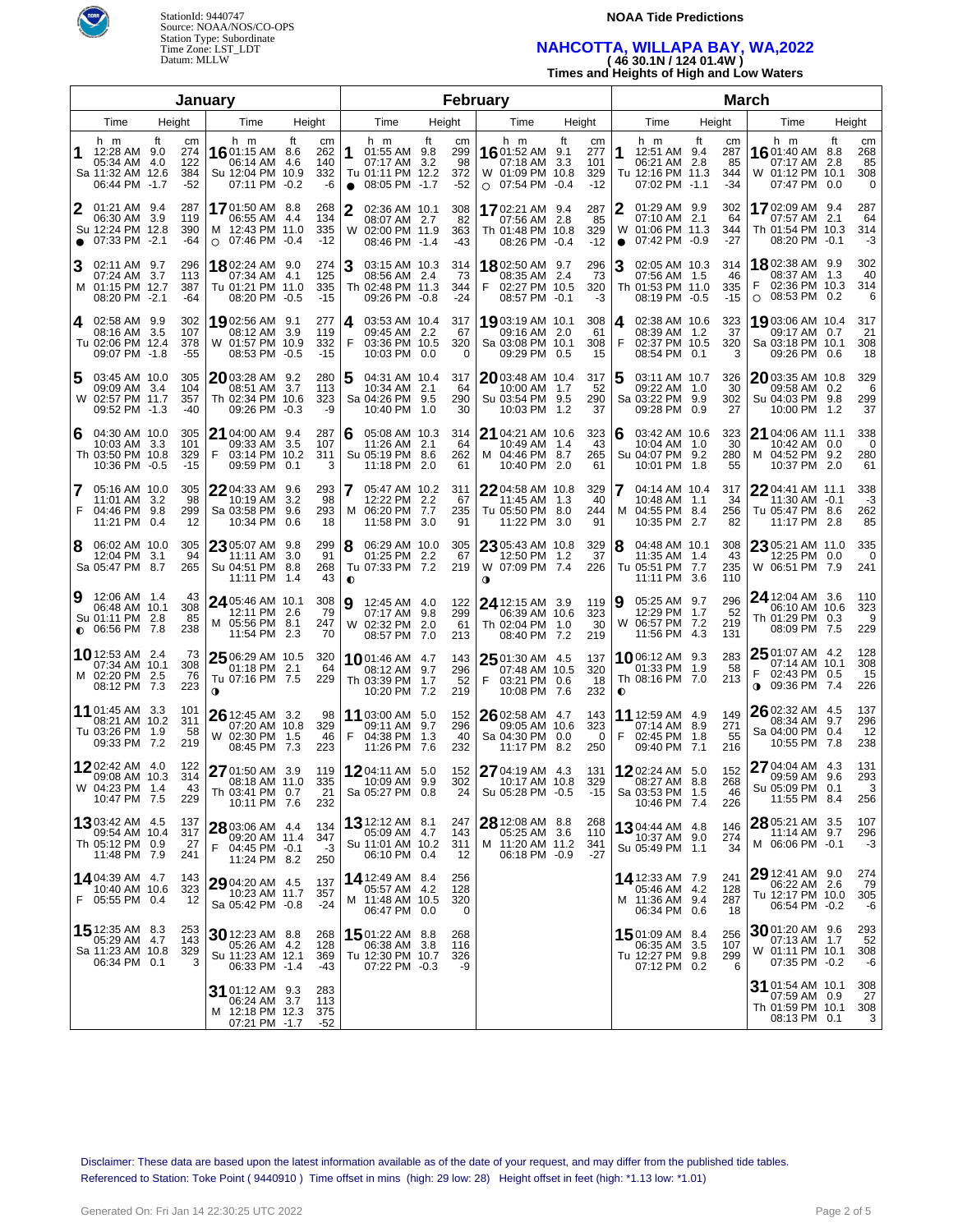

### **NOAA Tide Predictions**

# **NAHCOTTA, WILLAPA BAY, WA,2022 ( 46 30.1N / 124 01.4W )**

**Times and Heights of High and Low Waters**

|                     |                                                                       |                                          | April                                                                         |                                    | May                 |                                                                           |        |                                 |                                                                      |                               |        |                               |           | June                                                                        |                     |                                  |                                                                              |            |                               |  |  |
|---------------------|-----------------------------------------------------------------------|------------------------------------------|-------------------------------------------------------------------------------|------------------------------------|---------------------|---------------------------------------------------------------------------|--------|---------------------------------|----------------------------------------------------------------------|-------------------------------|--------|-------------------------------|-----------|-----------------------------------------------------------------------------|---------------------|----------------------------------|------------------------------------------------------------------------------|------------|-------------------------------|--|--|
|                     | Time                                                                  | Height                                   | Time                                                                          | Height                             | Time                |                                                                           | Height |                                 | Time                                                                 |                               | Height |                               |           | Time                                                                        | Height              |                                  | Time                                                                         | Height     |                               |  |  |
| 1<br>F<br>$\bullet$ | h m<br>02:26 AM 10.5<br>08:40 AM 0.3<br>02:44 PM 9.9<br>08:48 PM      | ft<br>сm<br>320<br>9<br>302<br>0.6<br>18 | h m<br>16 01:50 AM 10.4<br>08:15 AM -0.2<br>Sa 02:24 PM 9.6<br>○ 08:18 PM 1.1 | ft<br>cm<br>317<br>-6<br>293<br>34 | 1                   | h m<br>02:15 AM 10.6<br>08:59 AM -0.8<br>Su 03:17 PM 8.7<br>08:49 PM 2.4  | ft     | cm<br>323<br>$-24$<br>265<br>73 | h m<br><b>16</b> 01:42 AM 11.4<br>M 03:05 PM 8.9<br>$O$ 08:29 PM 2.4 | 08:38 AM -2.1                 | ft     | cm<br>347<br>-64<br>271<br>73 | 1         | h m<br>02:43 AM 9.9<br>09:48 AM<br>W 04:28 PM 7.9<br>09:36 PM               | ft<br>$-1.1$<br>3.6 | cm<br>302<br>$-34$<br>241<br>110 | h m<br>1602:51 AM 11.5<br>10:00 AM -3.0<br>Th 04:41 PM 8.6<br>09:55 PM 2.8   | ft         | cm<br>351<br>-91<br>262<br>85 |  |  |
| 2                   | 02:57 AM 10.7<br>09:20 AM 0.0<br>Sa 03:26 PM<br>09:21 PM              | 326<br>0<br>9.6<br>293<br>37<br>1.2      | 1702:21 AM 11.0<br>08:57 AM -0.9<br>Su 03:11 PM 9.5<br>08:56 PM               | 335<br>$-27$<br>290<br>49<br>1.6   | 2<br>м              | 02:44 AM 10.5<br>09:34 AM -0.9<br>03:58 PM 8.5<br>09:23 PM 2.9            |        | 320<br>$-27$<br>259<br>88       | 1702:22 AM 11.7<br>Tu 03:57 PM 8.9                                   | 09:24 AM -2.5<br>09:15 PM 2.8 |        | 357<br>$-76$<br>271<br>85     | 2         | 03:17 AM 9.6<br>10:25 AM<br>Th 05:08 PM<br>10:14 PM 3.7                     | $-0.9$<br>7.7       | 293<br>$-27$<br>235<br>113       | 1703:44 AM 11.1<br>10:50 AM -2.6<br>F<br>05:33 PM 8.6<br>10:52 PM 2.8        |            | 338<br>$-79$<br>262<br>85     |  |  |
| 3                   | 03:26 AM 10.7<br>09:57 AM -0.1<br>Su 04:09 PM<br>09:54 PM 2.0         | 326<br>-3<br>9.2<br>280<br>61            | 1802:54 AM 11.3<br>09:40 AM -1.4<br>M 04:00 PM 9.3<br>09:35 PM 2.1            | 344<br>-43<br>283<br>64            | З                   | 03:14 AM 10.3<br>10:09 AM -0.7<br>Tu 04:39 PM 8.3<br>09:57 PM 3.4         |        | 314<br>$-21$<br>253<br>104      | 1803:05 AM 11.6<br>W 04:50 PM 8.7                                    | 10:13 AM -2.5<br>10:04 PM 3.1 |        | 354<br>$-76$<br>265<br>94     | З<br>F    | 03:52 AM 9.3<br>11:02 AM<br>05:51 PM 7.5<br>10:56 PM                        | $-0.7$<br>3.8       | 283<br>$-21$<br>229<br>116       | 1804:39 AM 10.3<br>11:40 AM -2.1<br>Sa 06:25 PM 8.6<br>11:54 PM 2.7          |            | 314<br>$-64$<br>262<br>82     |  |  |
| 4                   | 03:55 AM 10.5<br>10:35 AM 0.0<br>M 04:51 PM 8.7<br>10:26 PM 2.7       | 320<br>0<br>265<br>82                    | 19 03:30 AM 11.5<br>10:26 AM -1.5<br>Tu 04:52 PM 8.9<br>10:17 PM 2.8          | 351<br>-46<br>271<br>85            | 4<br>W              | 03:44 AM 9.9<br>10:46 AM -0.5<br>05:23 PM 8.0<br>10:33 PM 3.8             |        | 302<br>$-15$<br>244<br>116      | 1903:53 AM 11.3<br>Th 05:46 PM 8.4                                   | 11:03 AM -2.2<br>10:58 PM 3.3 |        | 344<br>$-67$<br>256<br>101    | 4         | 04:31 AM 8.8<br>11:42 AM<br>Sa 06:35 PM 7.4<br>11:44 PM 3.8                 | $-0.4$              | 268<br>$-12$<br>226<br>116       | 1905:39 AM 9.4<br>12:31 PM -1.3<br>Su 07:17 PM 8.7                           |            | 287<br>$-40$<br>265           |  |  |
| 5                   | 04:24 AM 10.2<br>11:13 AM 0.2<br>Tu 05:37 PM 8.2<br>10:59 PM          | 311<br>6<br>250<br>3.4<br>104            | 2004:11 AM 11.3<br>11:16 AM -1.4<br>W 05:49 PM 8.4<br>11:04 PM 3.3            | 344<br>-43<br>256<br>101           | 5                   | 04:16 AM 9.5<br>$11:25$ AM $-0.1$<br>Th 06:10 PM 7.6<br>11:13 PM 4.1      |        | 290<br>-3<br>232<br>125         | 2004:46 AM 10.6<br>F<br>06:46 PM 8.2                                 | 11:58 AM -1.7                 |        | 323<br>$-52$<br>250           | 5         | 05:15 AM 8.3<br>12:25 PM -0.1<br>Su 07:22 PM 7.5                            |                     | 253<br>-3<br>229                 | 20 01:01 AM 2.5<br>06:45 AM 8.4<br>M 01:23 PM -0.5<br>08:09 PM 8.8           |            | 76<br>256<br>$-15$<br>268     |  |  |
| 6                   | 04:56 AM 9.8<br>11:55 AM 0.6<br>W 06:28 PM<br>11:37 PM                | 299<br>18<br>7.7<br>235<br>122<br>4.0    | 21 04:57 AM 10.9<br>12:11 PM -1.0<br>Th 06:53 PM 8.0                          | 332<br>$-30$<br>244                | 6<br>F              | 04:53 AM 9.0<br>12:09 PM 0.3<br>07:03 PM 7.3                              |        | 274<br>9<br>223                 | 21 12:01 AM 3.5<br>Sa 12:55 PM -1.1                                  | 05:47 AM 9.7<br>07:49 PM 8.2  |        | 107<br>296<br>$-34$<br>250    | 6<br>м    | 12:41 AM 3.7<br>06:09 AM<br>01:11 PM 0.2<br>08:09 PM                        | -7.8<br>7.7         | 113<br>238<br>6<br>235           | 21 02:13 AM 2.1<br>07:56 AM 7.5<br>Tu 02:15 PM 0.4<br>08:59 PM<br>$\bullet$  | 9.1        | 64<br>229<br>12<br>277        |  |  |
|                     | 7 05:31 AM 9.3<br>12:43 PM<br>Th 07:27 PM 7.3                         | 283<br>30<br>1.0<br>223                  | 22 12:01 AM 3.8<br>05:53 AM 10.2<br>01:13 PM -0.5<br>F<br>08:06 PM 7.8        | 116<br>311<br>$-15$<br>238         |                     | 12:01 AM 4.3<br>05:39 AM 8.5<br>Sa 01:00 PM 0.6<br>08:01 PM 7.2           |        | 131<br>259<br>18<br>219         | 2201:13 AM 3.4<br>Su 01:56 PM -0.4<br>$08:50$ PM 8.3                 | 06:57 AM 8.8                  |        | 104<br>268<br>$-12$<br>253    | $\bullet$ | 01:47 AM 3.5<br>07:16 AM<br>Tu 02:00 PM<br>08:54 PM                         | 7.2<br>0.6<br>8.0   | 107<br>219<br>18<br>244          | 2203:25 AM 1.6<br>09:12 AM 6.8<br>W 03:09 PM<br>09:46 PM                     | 1.2<br>9.3 | 49<br>207<br>37<br>283        |  |  |
| 8<br>F              | 12:23 AM 4.4<br>06:17 AM 8.8<br>01:41 PM<br>08:38 PM                  | 134<br>268<br>1.3<br>40<br>7.0<br>213    | 23 01:13 AM 4.1<br>07:04 AM 9.4<br>Sa 02:23 PM -0.1<br>$0.09:20$ PM 7.8       | 125<br>287<br>-3<br>238            | 8                   | $01:04$ AM $4.4$<br>06:39 AM 7.9<br>Su 01:57 PM 0.8<br>09:01 PM 7.3       |        | 134<br>241<br>24<br>223         | 23 02:33 AM 3.1<br>M 02:58 PM 0.1                                    | 08:16 AM 8.1<br>09:46 PM 8.7  |        | 94<br>247<br>3<br>265         | 8<br>W    | 02:57 AM 2.9<br>08:32 AM 6.9<br>02:52 PM<br>09:37 PM                        | 1.0<br>8.6          | 88<br>210<br>30<br>262           | 23 04:32 AM 0.9<br>10:29 AM 6.6<br>Th 04:04 PM<br>10:31 PM                   | 2.0<br>9.6 | 27<br>201<br>61<br>293        |  |  |
| 9                   | 01:27 AM 4.7<br>07:21 AM 8.3<br>Sa 02:48 PM<br>$\bullet$ 09:51 PM 7.1 | 143<br>253<br>1.5<br>46<br>216           | 24 02:39 AM 4.0<br>08:28 AM 8.8<br>Su 03:33 PM 0.2<br>10:26 PM 8.2            | 122<br>268<br>6<br>250             | 9<br>м<br>$\bullet$ | 02:20 AM 4.2<br>07:55 AM 7.5<br>02:56 PM 1.0<br>09:54 PM 7.6              |        | 128<br>229<br>30<br>232         | 24 03:51 AM 2.4<br>Tu 03:57 PM 0.6                                   | 09:35 AM 7.6<br>10:35 PM 9.1  |        | 73<br>232<br>18<br>277        | 9         | 04:03 AM 2.0<br>09:49 AM 6.8<br>Th 03:45 PM<br>10:19 PM                     | 1.4<br>9.2          | 61<br>207<br>43<br>280           | 24 05:30 AM 0.2<br>11:40 AM 6.6<br>F<br>04:57 PM<br>11:13 PM                 | 2.6<br>9.7 | 6<br>201<br>79<br>296         |  |  |
|                     | <b>10</b> 02:51 AM 4.7<br>08:41 AM 8.1<br>Su 03:57 PM<br>10:53 PM 7.4 | 143<br>247<br>1.4<br>43<br>226           | 25 04:04 AM 3.4<br>09:51 AM 8.6<br>M 04:38 PM<br>11:19 PM 8.7                 | 104<br>262<br>0.3<br>-9<br>265     |                     | <b>10</b> 03:36 AM 3.6<br>09:14 AM 7.4<br>Tu 03:53 PM 1.0<br>10:39 PM 8.1 |        | 110<br>226<br>30<br>247         | 25 04:59 AM 1.5<br>W 04:51 PM 1.1                                    | 10:50 AM 7.4<br>11:19 PM 9.6  |        | 46<br>226<br>34<br>293        | F         | 1005:02 AM 0.9<br>11:02 AM 7.0<br>04:40 PM 1.9<br>11:01 PM 10.0             |                     | 27<br>213<br>58<br>305           | $25$ 06:19 AM $\,$ -0.4 $\,$<br>12:43 PM 6.9<br>Sa 05:48 PM<br>11:54 PM      | 3.0<br>9.8 | $-12$<br>210<br>91<br>299     |  |  |
|                     | <b>11</b> 04:13 AM 4.3<br>09:58 AM 8.1<br>M 04:56 PM<br>11:39 PM 7.9  | 131<br>247<br>34<br>1.1<br>241           | 26 05:15 AM 2.5<br>11:05 AM 8.6<br>Tu 05:33 PM 0.4                            | 76<br>262<br>12                    |                     | 11 04:41 AM 2.8<br>10:26 AM 7.5<br>W 04:45 PM 1.1<br>11:18 PM 8.8         |        | 85<br>229<br>34<br>268          | 26 05:55 AM 0.6<br>Th 05:40 PM 1.6                                   | 11:56 AM 7.5<br>11:57 PM 9.9  |        | 18<br>229<br>49<br>302        |           | <b>11</b> 05:55 AM -0.2<br>12:08 PM 7.3<br>Sa 05:33 PM 2.3<br>11:43 PM 10.6 |                     | -6<br>223<br>70<br>323           | 26 07:02 AM -0.8<br>01:35 PM 7.2<br>Su 06:36 PM 3.3                          |            | -24<br>219<br>101             |  |  |
|                     | 1205:16 AM 3.6<br>11:03 AM 8.4<br>Tu 05:44 PM 0.8                     | 110<br>256<br>24                         | 27 12:03 AM 9.3<br>06:13 AM 1.5<br>W 12:08 PM 8.7<br>06:20 PM 0.6             | 283<br>46<br>265<br>18             |                     | 1205:36 AM 1.7<br>11:29 AM 7.8<br>Th 05:33 PM 1.2<br>11:54 PM 9.5         |        | 52<br>238<br>37<br>290          | 27 06:43 AM -0.2<br>۲.<br>06:24 PM 2.1                               | 12:53 PM 7.6                  |        | -6<br>232<br>64               |           | 12 06:46 AM -1.3<br>01:08 PM 7.8<br>Su 06:26 PM 2.6                         |                     | -40<br>238<br>79                 | <b>27</b> 12:33 AM 9.9<br>07:42 AM -1.1<br>M 02:19 PM 7.5<br>07:20 PM 3.4    |            | 302<br>-34<br>229<br>104      |  |  |
|                     | 13 12:16 AM 8.5<br>06:07 AM 2.7<br>W 11:59 AM 8.8<br>06:26 PM 0.6     | 259<br>82<br>268<br>18                   | 28 12:40 AM 9.8<br>07:01 AM 0.6<br>Th 01:03 PM 8.8<br>07:01 PM 0.9            | 299<br>18<br>268<br>27             | F                   | 1306:24 AM 0.6<br>12:27 PM 8.2<br>06:18 PM 1.4                            |        | 18<br>250<br>43                 | 28 12:32 AM 10.2<br>Sa 01:43 PM 7.8                                  | 07:24 AM -0.7<br>07:05 PM 2.5 |        | 311<br>$-21$<br>238<br>76     |           | 13 12:27 AM 11.2<br>07:34 AM -2.2<br>M 02:05 PM 8.2<br>07:18 PM 2.8         |                     | 341<br>-67<br>250<br>85          | 28 01:11 AM 9.9<br>08:19 AM -1.2<br>Tu 02:58 PM 7.6<br>08:01 PM 3.5          |            | 302<br>-37<br>232<br>107      |  |  |
|                     | 14 12:49 AM 9.1<br>06:52 AM 1.7<br>Th 12:50 PM 9.2<br>07:05 PM 0.6    | 277<br>52<br>280<br>18                   | $2901:14$ AM $10.3$<br>07:43 AM -0.1<br>F<br>01:51 PM 8.8<br>07:39 PM 1.4     | 314<br>-3<br>268<br>43             |                     | 14 12:29 AM 10.3<br>07:09 AM -0.5<br>Sa 01:21 PM 8.5<br>07:01 PM 1.7      |        | 314<br>$-15$<br>259<br>52       | 29 01:06 AM 10.3<br>Su 02:28 PM 7.9                                  | 08:02 AM -1.1<br>07:45 PM 2.9 |        | 314<br>$-34$<br>241<br>88     |           | 1401:13 AM 11.6<br>08:23 AM -2.8<br>Tu 02:58 PM 8.5<br>$O$ 08:09 PM 2.8     |                     | 354<br>-85<br>259<br>85          | 29 01:48 AM 9.8<br>08:55 AM -1.3<br>W 03:35 PM 7.7<br>$\bullet$ 08:40 PM 3.5 |            | 299<br>-40<br>235<br>107      |  |  |
| F                   | 15 01:20 AM 9.8<br>07:34 AM<br>01:37 PM 9.5<br>07:41 PM 0.7           | 299<br>0.7<br>21<br>290<br>21            | 3001:45 AM 10.5<br>08:22 AM -0.6<br>Sa 02:35 PM 8.8<br>$\bullet$ 08:15 PM 1.9 | 320<br>$-18$<br>268<br>58          |                     | 1501:05 AM 10.9<br>07:53 AM -1.5<br>Su 02:13 PM 8.8<br>07:45 PM 2.0       |        | 332<br>-46<br>268<br>61         | 3001:38 AM 10.3<br>M 03:09 PM 8.0<br>$\bullet$ 08:22 PM 3.2          | 08:38 AM -1.2                 |        | 314<br>-37<br>244<br>98       |           | 1502:01 AM 11.7<br>09:11 AM -3.0<br>W 03:50 PM 8.6<br>09:01 PM 2.9          |                     | 357<br>-91<br>262<br>88          | $3002:25$ AM 9.7<br>09:30 AM -1.3<br>Th 04:11 PM 7.7<br>09:19 PM 3.4         |            | 296<br>-40<br>235<br>104      |  |  |
|                     |                                                                       |                                          |                                                                               |                                    |                     |                                                                           |        |                                 | 31 02:11 AM 10.2<br>Tu 03:49 PM 8.0                                  | 09:13 AM -1.3<br>08:59 PM 3.4 |        | 311<br>-40<br>244<br>104      |           |                                                                             |                     |                                  |                                                                              |            |                               |  |  |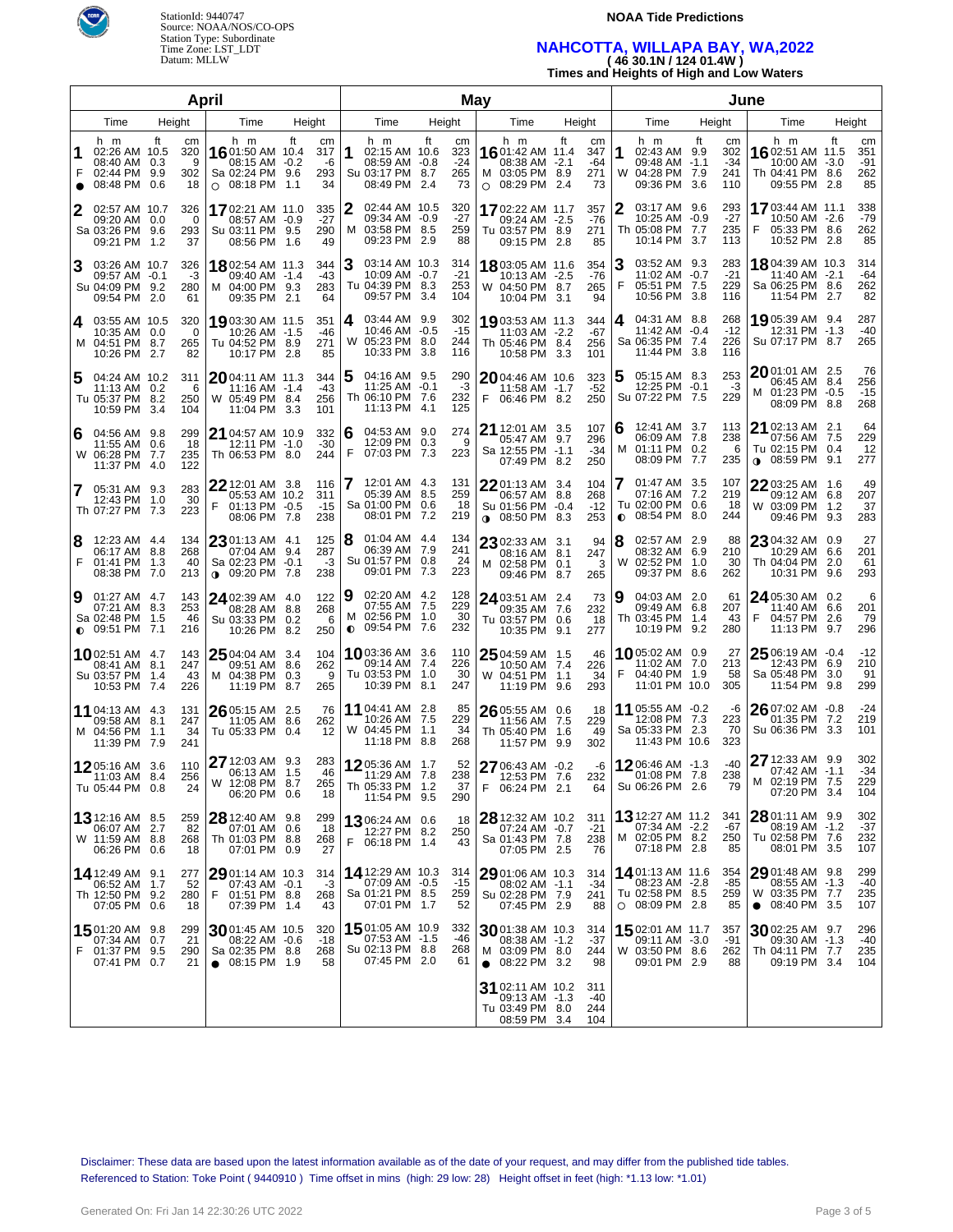

### **NOAA Tide Predictions**

## **NAHCOTTA, WILLAPA BAY, WA,2022 ( 46 30.1N / 124 01.4W )**

**Times and Heights of High and Low Waters**

|                |                                                                                    |                                               | Julv |                                                                                        |                   |                                 | <b>August</b>  |                                                                             |    |                                 |                                                                                  |           |                           |           | <b>September</b>                                                                |                   |                          |                                                                            |                         |                               |  |
|----------------|------------------------------------------------------------------------------------|-----------------------------------------------|------|----------------------------------------------------------------------------------------|-------------------|---------------------------------|----------------|-----------------------------------------------------------------------------|----|---------------------------------|----------------------------------------------------------------------------------|-----------|---------------------------|-----------|---------------------------------------------------------------------------------|-------------------|--------------------------|----------------------------------------------------------------------------|-------------------------|-------------------------------|--|
| Height<br>Time |                                                                                    |                                               |      | Time                                                                                   | Height            |                                 |                | Time                                                                        |    | Height                          | Time                                                                             | Height    |                           |           | Time                                                                            | Height            |                          | Time                                                                       | Height                  |                               |  |
| 1<br>F         | h m<br>03:01 AM 9.5<br>10:05 AM -1.2<br>04:47 PM<br>09:58 PM 3.3                   | ft<br>сm<br>290<br>$-37$<br>235<br>7.7<br>101 |      | h m<br>16 03:37 AM 10.9<br>10:30 AM -2.5<br>Sa 05:05 PM 8.9<br>10:40 PM 1.9            | ft                | cm<br>332<br>$-76$<br>271<br>58 | 1<br>м         | h m<br>04:04 AM 8.9<br>10:43 AM -0.7<br>05:14 PM 8.4<br>11:02 PM 2.1        | ft | cm<br>271<br>$-21$<br>256<br>64 | h m<br>16 05:10 AM 8.9<br>11:22 AM 0.0<br>Tu 05:45 PM                            | ft<br>9.6 | cm<br>271<br>0<br>293     | 1         | h m<br>05:25 AM 8.0<br>11:16 AM<br>Th 05:28 PM                                  | ft<br>1.6<br>9.8  | cm<br>244<br>49<br>299   | h m<br><b>16</b> 12:19 AM<br>06:42 AM<br>F<br>12:02 PM<br>06:09 PM 9.2     | ft<br>0.5<br>7.4<br>3.3 | cm<br>15<br>226<br>101<br>280 |  |
| 2              | 03:38 AM 9.2<br>10:39 AM -1.1<br>Sa 05:23 PM 7.7<br>10:39 PM 3.2                   | 280<br>$-34$<br>235<br>98                     |      | 1704:31 AM 10.1<br>11:15 AM -1.8<br>Su 05:50 PM 9.1<br>11:37 PM 1.7                    |                   | 308<br>$-55$<br>277<br>52       |                | 04:45 AM 8.4<br>11:15 AM -0.2<br>Tu 05:45 PM 8.7<br>11:49 PM 1.8            |    | 256<br>-6<br>265<br>55          | 17 12:05 AM 0.7<br>06:05 AM 7.9<br>W 12:02 PM 1.1<br>06:25 PM 9.4                |           | 21<br>241<br>34<br>287    | F         | 12:15 AM 0.5<br>06:24 AM<br>11:56 AM<br>06:10 PM 9.8                            | 7.3<br>-2.4       | 15<br>223<br>-73<br>299  | 1701:13 AM 0.9<br>07:49 AM 6.9<br>Sa 12:52 PM 4.0<br><b>0</b> 06:58 PM 8.7 |                         | 27<br>210<br>122<br>265       |  |
| 3              | 04:16 AM 8.8<br>$11:15$ AM $-0.8$<br>Su 05:59 PM 7.8<br>11:24 PM 3.1               | 268<br>$-24$<br>238<br>94                     |      | 18 05:26 AM 9.1<br>11:59 AM -0.9<br>M 06:35 PM 9.1                                     |                   | 277<br>$-27$<br>277             | 3<br>W         | 05:33 AM 7.8<br>11:50 AM 0.5<br>06:19 PM 9.0                                |    | 238<br>15<br>274                | 18 01:01 AM 0.8<br>07:06 AM 7.1<br>Th 12:44 PM 2.1<br>07:08 PM 9.2               |           | 24<br>216<br>64<br>280    | $\bullet$ | 01:15 AM 0.5<br>07:36 AM<br>Sa 12:46 PM<br>07:02 PM 9.7                         | 6.8<br>3.2        | 15<br>207<br>98<br>296   | 1802:16 AM 1.2<br>09:06 AM 6.8<br>Su 01:59 PM 4.4<br>08:02 PM 8.3          |                         | 37<br>207<br>134<br>253       |  |
| 4              | 04:58 AM 8.3<br>11:51 AM -0.5<br>M 06:36 PM 8.0                                    | 253<br>$-15$<br>244                           |      | 19 12:37 AM 1.5<br>06:26 AM 8.0<br>Tu 12:43 PM 0.1<br>07:20 PM 9.2                     |                   | 46<br>244<br>3<br>280           | 4              | 12:43 AM 1.5<br>06:31 AM 7.1<br>Th 12:28 PM 1.3<br>06:58 PM 9.3             |    | 46<br>216<br>40<br>283          | 1902:02 AM 0.9<br>08:17 AM 6.5<br>F<br>01:33 PM 3.1<br>$\bullet$ 07:57 PM 8.9    |           | 27<br>198<br>94<br>271    | 4         | 02:25 AM 0.3<br>09:01 AM<br>Su 01:54 PM<br>08:10 PM                             | 6.6<br>3.8<br>9.6 | 9<br>201<br>116<br>293   | 1903:27 AM 1.2<br>10:24 AM 6.9<br>M 03:21 PM 4.5<br>09:16 PM 8.2           |                         | 37<br>210<br>137<br>250       |  |
| 5              | 12:16 AM 2.9<br>05:48 AM<br>Tu 12:29 PM 0.0<br>07:14 PM 8.2                        | 88<br>7.7<br>235<br>250                       | 0    | $20$ 01:41 AM $\,$ 1.4 $\,$<br>07:32 AM 7.1<br>W 01:30 PM 1.1<br><b>⊕</b> 08:06 PM 9.2 |                   | 43<br>216<br>34<br>280          | F<br>$\bullet$ | 01:44 AM 1.1<br>07:43 AM 6.6<br>$01:14$ PM 2.1<br>07:45 PM 9.5              |    | 34<br>201<br>64<br>290          | $20$ 03:08 AM 0.9<br>09:37 AM 6.3<br>Sa 02:35 PM 3.8<br>08:53 PM 8.7             |           | 27<br>192<br>116<br>265   | м         | 03:40 AM 0.1<br>10:26 AM<br>03:20 PM 4.0<br>09:27 PM                            | 6.8<br>9.6        | 3<br>207<br>122<br>293   | $2004:34$ AM 1.1<br>11:26 AM 7.2<br>Tu 04:37 PM 4.2<br>10:25 PM 8.3        |                         | 34<br>219<br>128<br>253       |  |
| 6              | 01:14 AM 2.5<br>06:48 AM<br>W 01:10 PM<br>07:55 PM 8.6                             | 76<br>7.1<br>216<br>21<br>0.7<br>262          |      | <b>21</b> 02:48 AM 1.1<br>08:46 AM 6.5<br>Th 02:20 PM<br>08:54 PM                      | 2.1<br>9.2        | 34<br>198<br>64<br>280          | 6              | 02:52 AM 0.7<br>09:05 AM 6.3<br>Sa 02:13 PM 2.9<br>08:41 PM 9.8             |    | 21<br>192<br>88<br>299          | $21$ 04:16 AM $\,$ 0.8<br>10:58 AM 6.5<br>Su 03:48 PM 4.1<br>09:54 PM 8.7        |           | 24<br>198<br>125<br>265   | 6         | 04:52 AM -0.4<br>11:38 AM<br>Tu 04:43 PM<br>10:42 PM                            | 7.3<br>3.7<br>9.9 | -12<br>223<br>113<br>302 | 21 05:30 AM 0.8<br>12:11 PM<br>W 05:36 PM 3.6<br>11:24 PM 8.7              | 7.6                     | 24<br>232<br>110<br>265       |  |
|                | 02:19 AM 2.0<br>08:01 AM 6.6<br>Th 01:57 PM<br>$\bullet$ 08:38 PM                  | 61<br>201<br>43<br>-1.4<br>9.1<br>277         |      | 22 03:55 AM 0.7<br>10:05 AM 6.2<br>F<br>03:17 PM<br>09:42 PM                           | 2.9<br>9.2        | 21<br>189<br>88<br>280          |                | $04:02$ AM $0.1$<br>10:31 AM 6.4<br>Su 03:26 PM 3.4<br>09:44 PM 10.0        |    | 3<br>195<br>104<br>305          | $2205:17$ AM $0.5$<br>12:04 PM 6.8<br>M 04:58 PM 4.0<br>10:54 PM 8.8             |           | 15<br>207<br>122<br>268   | 7<br>W    | 05:53 AM -0.9<br>12:32 PM<br>05:53 PM 3.0<br>11:49 PM 10.3                      | 8.0               | -27<br>244<br>91<br>314  | $2206:15$ AM 0.4<br>12:47 PM<br>Th 06:22 PM 2.9                            | - 8.1                   | 12<br>247<br>88               |  |
| 8<br>F         | 03:25 AM 1.2<br>09:22 AM 6.3<br>02:52 PM<br>09:25 PM                               | 37<br>192<br>2.1<br>64<br>9.6<br>293          |      | $2304:57$ AM 0.3<br>11:22 AM<br>Sa 04:19 PM<br>10:32 PM                                | 6.3<br>3.4<br>9.3 | 9<br>192<br>104<br>283          | 8<br>м         | 05:09 AM -0.7<br>11:47 AM 6.9<br>04:43 PM 3.5<br>10:49 PM 10.4              |    | $-21$<br>210<br>107<br>317      | $2306:09$ AM $0.1$<br>12:52 PM 7.2<br>Tu 05:56 PM 3.7<br>11:48 PM 9.0            |           | 3<br>219<br>113<br>274    | 8         | 06:46 AM -1.3<br>01:18 PM<br>Th 06:51 PM 2.1                                    | 8.6               | -40<br>262<br>64         | $23$ 12:14 AM 9.1<br>06:53 AM 0.1<br>F<br>01:18 PM 8.5<br>07:03 PM         | 2.2                     | 277<br>3<br>259<br>67         |  |
| 9              | 04:30 AM 0.3<br>10:41 AM 6.5<br>Sa 03:54 PM<br>10:16 PM 10.2                       | 198<br>2.7<br>82<br>311                       | 9    | 24 05:51 AM -0.1<br>12:28 PM 6.7<br>Su 05:20 PM<br>11:21 PM                            | 3.7<br>9.3        | -3<br>204<br>113<br>283         | 9              | 06:10 AM -1.4<br>12:49 PM 7.4<br>Tu 05:53 PM 3.3<br>11:52 PM 10.8           |    | -43<br>226<br>101<br>329        | 24 06:53 AM -0.2<br>01:30 PM 7.6<br>W 06:44 PM 3.3                               |           | -6<br>232<br>101          | F         | 12:48 AM 10.6<br>07:33 AM -1.5<br>01:58 PM 9.2<br>07:43 PM 1.3                  |                   | 323<br>-46<br>280<br>40  | <b>24</b> 12:58 AM 9.4<br>07:27 AM 0.0<br>Sa 01:47 PM 9.0<br>07:42 PM 1.5  |                         | 287<br>0<br>274<br>46         |  |
|                | 1005:30 AM -0.7<br>11:55 AM 6.9<br>Su 04:59 PM 3.0<br>11:09 PM 10.7                | $-21$<br>210<br>91<br>326                     |      | $2506:38$ AM $-0.4$<br>01:20 PM 7.0<br>M 06:14 PM 3.7                                  |                   | $-12$<br>213<br>113             |                | <b>10</b> 07:04 AM -2.0<br>01:41 PM 8.0<br>W 06:54 PM 2.8                   |    | -61<br>244<br>85                | $25$ 12:36 AM 9.3<br>07:31 AM -0.5<br>Th 02:03 PM 7.9<br>07:26 PM 2.8            |           | 283<br>$-15$<br>241<br>85 |           | <b>10</b> 01:41 AM 10.7<br>08:15 AM -1.4<br>Sa 02:35 PM 9.7<br>$O$ 08:30 PM 0.6 |                   | 326<br>-43<br>296<br>18  | $2501:40$ AM $9.5$<br>08:00 AM 0.1<br>Su 02:15 PM<br>$\bullet$ 08:19 PM    | 9.5<br>0.9              | 290<br>3<br>290<br>27         |  |
|                | 11 06:26 AM -1.6<br>12:59 PM<br>M 06:02 PM 3.1                                     | -49<br>226<br>-7.4<br>94                      |      | 26 12:08 AM 9.4<br>07:20 AM -0.7<br>Tu 02:01 PM 7.4<br>07:02 PM 3.5                    |                   | 287<br>$-21$<br>226<br>107      |                | <b>11</b> 12:51 AM 11.1<br>07:54 AM -2.4<br>Th 02:26 PM 8.5<br>07:50 PM 2.1 |    | 338<br>$-73$<br>259<br>64       | 26 01:18 AM 9.6<br>08:05 AM -0.7<br>F<br>02:33 PM 8.2<br>08:04 PM 2.3            |           | 293<br>$-21$<br>250<br>70 |           | 11 02:30 AM 10.5<br>08:54 AM -1.0<br>Su 03:10 PM 10.1<br>09:16 PM 0.2           |                   | 320<br>$-30$<br>308<br>6 | 26 02:20 AM 9.6<br>08:31 AM 0.3<br>M 02:42 PM<br>08:57 PM                  | 9.9<br>0.3              | 293<br>9<br>302<br>9          |  |
|                | 12 12:03 AM 11.1<br>07:19 AM -2.3<br>Tu 01:55 PM 7.9<br>07:01 PM 3.0               | 338<br>$-70$<br>241<br>91                     |      | 27 12:52 AM 9.6<br>07:58 AM -1.0<br>W 02:37 PM 7.6<br>07:44 PM 3.3                     |                   | 293<br>$-30$<br>232<br>101      | F              | 1201:46 AM 11.2<br>08:40 AM -2.5<br>03:08 PM 9.0<br>$O$ 08:42 PM 1.6        |    | 341<br>$-76$<br>274<br>49       | 27 01:57 AM 9.7<br>08:37 AM -0.8<br>Sa 03:02 PM 8.5<br>08:42 PM 1.9<br>$\bullet$ |           | 296<br>$-24$<br>259<br>58 |           | 1203:18 AM 10.1<br>09:32 AM -0.3<br>M 03:45 PM 10.2<br>10:01 PM -0.1            |                   | 308<br>-9<br>311<br>-3   | 27 03:01 AM 9.4<br>09:03 AM 0.8<br>Tu 03:09 PM 10.3<br>09:36 PM -0.1       |                         | 287<br>24<br>314<br>-3        |  |
|                | <b>13</b> 12:57 AM 11.4<br>08:09 AM -2.8<br>W 02:46 PM 8.3<br>$\circ$ 07:57 PM 2.7 | 347<br>-85<br>253<br>82                       |      | $2801:33$ AM $9.6$<br>08:34 AM -1.1<br>Th 03:10 PM 7.8<br>$\bullet$ 08:24 PM 3.0       |                   | 293<br>$-34$<br>238<br>91       |                | 1302:38 AM 11.0<br>09:23 AM -2.3<br>Sa 03:49 PM 9.3<br>09:32 PM 1.1         |    | 335<br>$-70$<br>283<br>34       | 28 02:35 AM 9.6<br>09:08 AM -0.7<br>Su 03:29 PM 8.8<br>09:19 PM 1.5              |           | 293<br>$-21$<br>268<br>46 |           | <b>13</b> 04:05 AM 9.4<br>10:08 AM 0.5<br>Tu 04:19 PM 10.2<br>10:45 PM -0.1     |                   | 287<br>15<br>311<br>-3   | 28 03:44 AM 9.2<br>09:36 AM 1.4<br>W 03:38 PM 10.6<br>10:18 PM -0.3        |                         | 280<br>43<br>323<br>-9        |  |
|                | 1401:51 AM 11.5<br>08:57 AM -3.0<br>Th 03:34 PM 8.6<br>08:52 PM 2.4                | 351<br>-91<br>262<br>73                       |      | 29 02:12 AM 9.7<br>09:08 AM -1.2<br>F<br>03:42 PM 7.9<br>09:02 PM 2.8                  |                   | 296<br>-37<br>241<br>85         |                | 1403:28 AM 10.5<br>10:04 AM -1.7<br>Su 04:28 PM 9.5<br>10:22 PM 0.8         |    | 320<br>$-52$<br>290<br>24       | 29 03:13 AM 9.4<br>09:38 AM -0.4<br>M 03:57 PM 9.1<br>09:58 PM 1.1               |           | 287<br>$-12$<br>277<br>34 |           | <b>14</b> 04:53 AM 8.8<br>10:44 AM 1.4<br>W 04:53 PM 10.0<br>11:31 PM 0.1       |                   | 268<br>43<br>305<br>3    | 29 04:30 AM 8.8<br>10:11 AM 2.1<br>Th 04:10 PM 10.7<br>11:03 PM -0.4       |                         | 268<br>64<br>326<br>$-12$     |  |
| F.             | 1502:44 AM 11.3<br>09:45 AM -2.9<br>04:20 PM 8.8<br>09:45 PM 2.1                   | 344<br>-88<br>268<br>64                       |      | $30$ 02:49 AM 9.5<br>09:40 AM -1.2<br>Sa 04:13 PM 8.0<br>09:40 PM 2.5                  |                   | 290<br>-37<br>244<br>76         |                | <b>15</b> 04:18 AM 9.8<br>10:43 AM -0.9<br>M 05:06 PM 9.6<br>11:13 PM 0.7   |    | 299<br>$-27$<br>293<br>21       | 30 03:53 AM 9.0<br>10:09 AM 0.1<br>Tu 04:24 PM 9.4<br>10:39 PM 0.9               |           | 274<br>3<br>287<br>27     |           | 15 05:45 AM 8.0<br>11:22 AM<br>Th 05:29 PM 9.6                                  | 2.4               | 244<br>-73<br>293        | 30 05:22 AM 8.3<br>10:50 AM 2.8<br>F<br>04:48 PM 10.6<br>11:54 PM -0.3     |                         | 253<br>85<br>323<br>-9        |  |
|                |                                                                                    |                                               |      | 31 03:26 AM 9.3<br>10:12 AM -1.0<br>Su 04:43 PM 8.2<br>10:20 PM 2.3                    |                   | 283<br>$-30$<br>250<br>70       |                |                                                                             |    |                                 | 31 04:36 AM 8.6<br>10:41 AM 0.8<br>W 04:54 PM 9.6<br>11:24 PM 0.6                |           | 262<br>24<br>293<br>18    |           |                                                                                 |                   |                          |                                                                            |                         |                               |  |